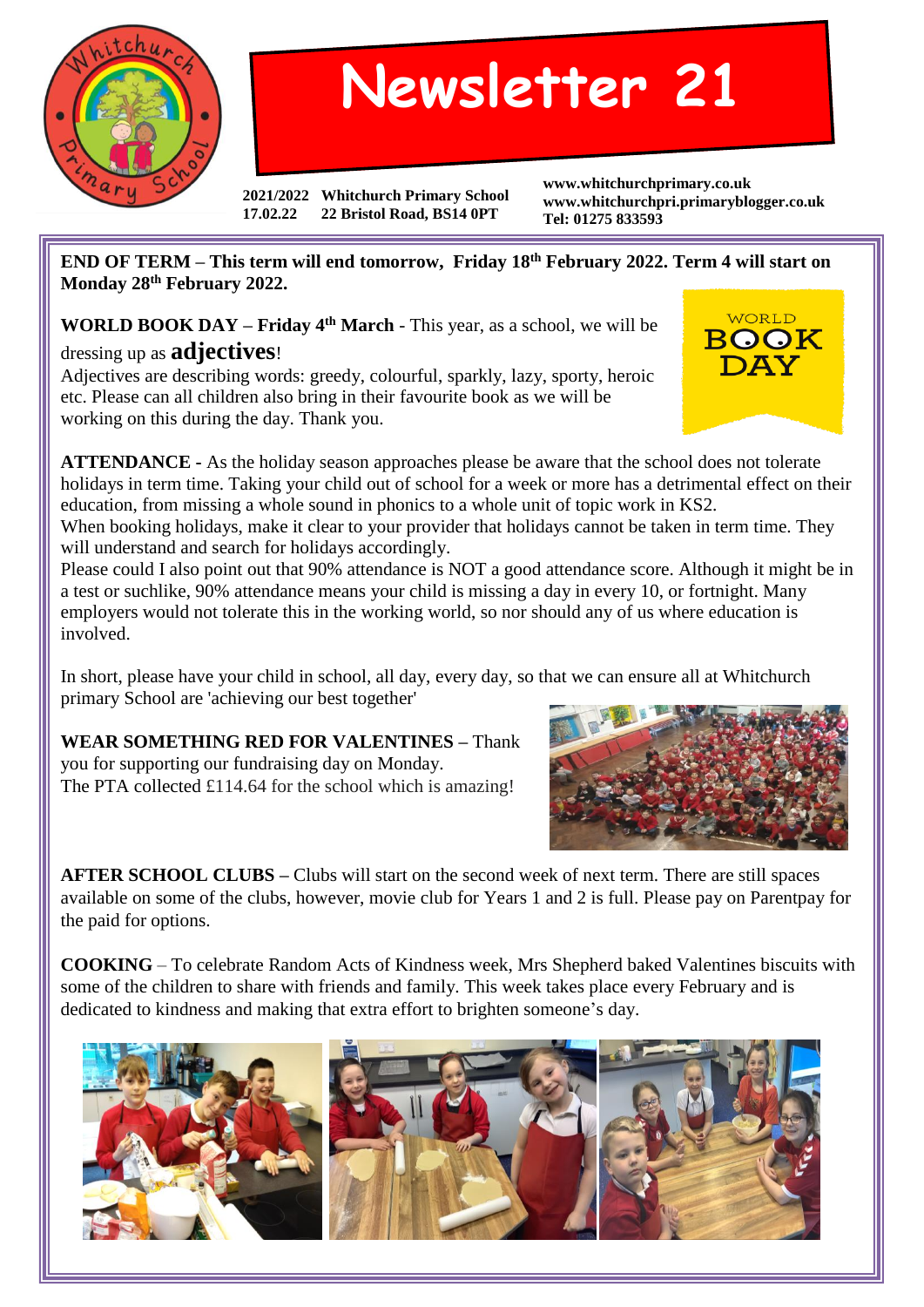**YEAR 6 – SAVE THE DATE -** Year 6 Leavers Performance - Wednesday 13th July in the afternoon. Further details to follow nearer the time.

**MRS CARR** – Last week we said 'goodbye' to Mrs Carr who has previously been chair of the PTA, a learning support assistant in school and most recently a school meals supervisory assistant. We wish her all the best for her future endeavours!

**OPEN THE BOOK -** Members of St Nicholas church came in yesterday and gave an interactive assembly to the whole school which the children thoroughly enjoyed..

**GARDENING –** Children in Year 3 have enjoyed building some more of our new garden equipment following instructions, using tools and filling up our new tool storage shed.

**YEAR 6 – RESIDENTIAL CAMP –** The next instalment of £57 is due on 25<sup>th</sup> February. Please pay on Parentpay.

**TERM 4 PE –** Please see below the PE rota for next term:

Robins – Monday, Parrots and Penguins – Tuesday, Puffins – Thursday (gym), Swans – Monday, Kestrels – Friday and Kingfishers – Wednesday. Swallows will be swimming next term on a Thursday.

## **WHITCHURCH PRIMARY PTA -**